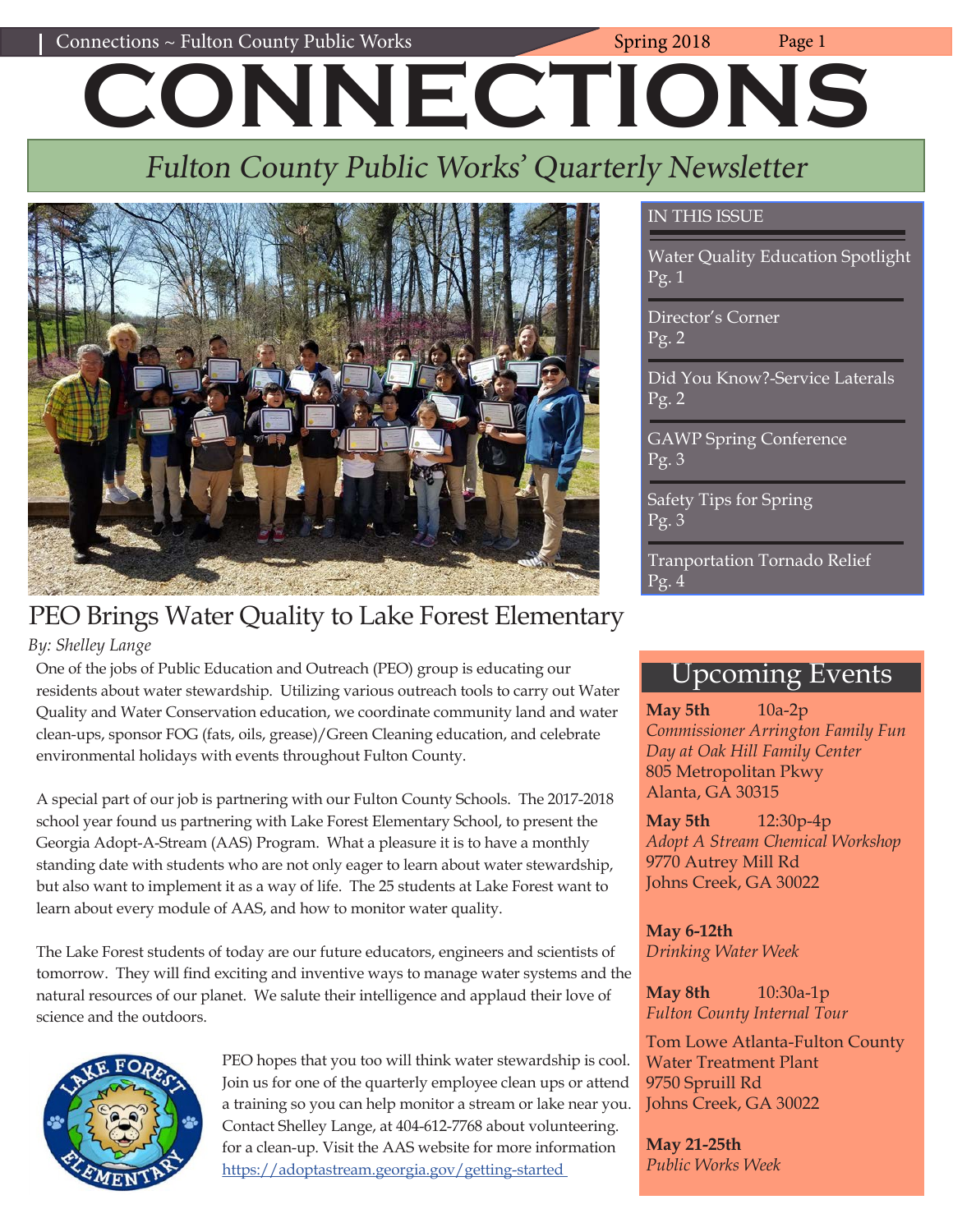# *Director's Corner*

#### By: David Clark

Happy Spring and Earth Day.

Ever since the first Earth Day was celebrated in 1970, environmental protection has taken a very public image during the month of April. Therefore, it is a good time to review some actions that Public Works staff can take on a regular basis to remain environmentally and energy conscience since so much of our work day involves travel.

**Ease up on the gas.** Most cars' fuel economy starts to dip after you reach 50-55 miles an hour, so avoid the need for speed. Accelerating rapidly and breaking frequently wastes gas, too.

**Stay pumped.** Under-inflated tires reduce performance and require more gas. Keep them properly inflated to increase your gas mileage.

**Plan your trips.** Whenever possible, combine several smaller trips into a single longer trip so you can avoid making multiple round trips. Use a gps device or mobile phone apps to route your trips the most efficiently and to avoid traffic congestion.

**Embrace Preventative Maintenance.** Changing the oil and replacing the oil filter will improve fuel economy, and keeping your car well-tuned will help you save about 10 percent more gasoline.

**Quit idling.** If you have to stop somewhere for more than 60 seconds its more efficient to turn off the engine rather than letting it idle. This is true for both unleaded and diesel powered vehicles – no longer should diesel engines idle like they did 20 years ago!

**Lighten your load.** Hauling heavy items reduces fuel economy. If you don't need to take a heavy object with you on a trip, leave it at the yard.

Remember that all Water Resources vehicles are equipped with GPS-enabled devices that track the vehicles position, speed, time idled, and aggressive driving.

Please remember to drive responsibly and carefully. By doing so, you not only protect the investment Fulton County has made in the vehicles we use, but we are also helping Mother Earth.

> Service laterals are a common topic of conversation with Fulton County water and sewer customers. Many customers are not aware that by connecting to the County's water and sewer system, the property owner accepts responsibility for the

maintenance and operation of the service laterals. In the same way a homeowner would replace the driveway if it was damaged, they would also replace or repair their service lateral if it is damaged or broken. **For more information regarding service laterals and repair responsibilities, contact Abdul Akbar at (404) 612-7518.**



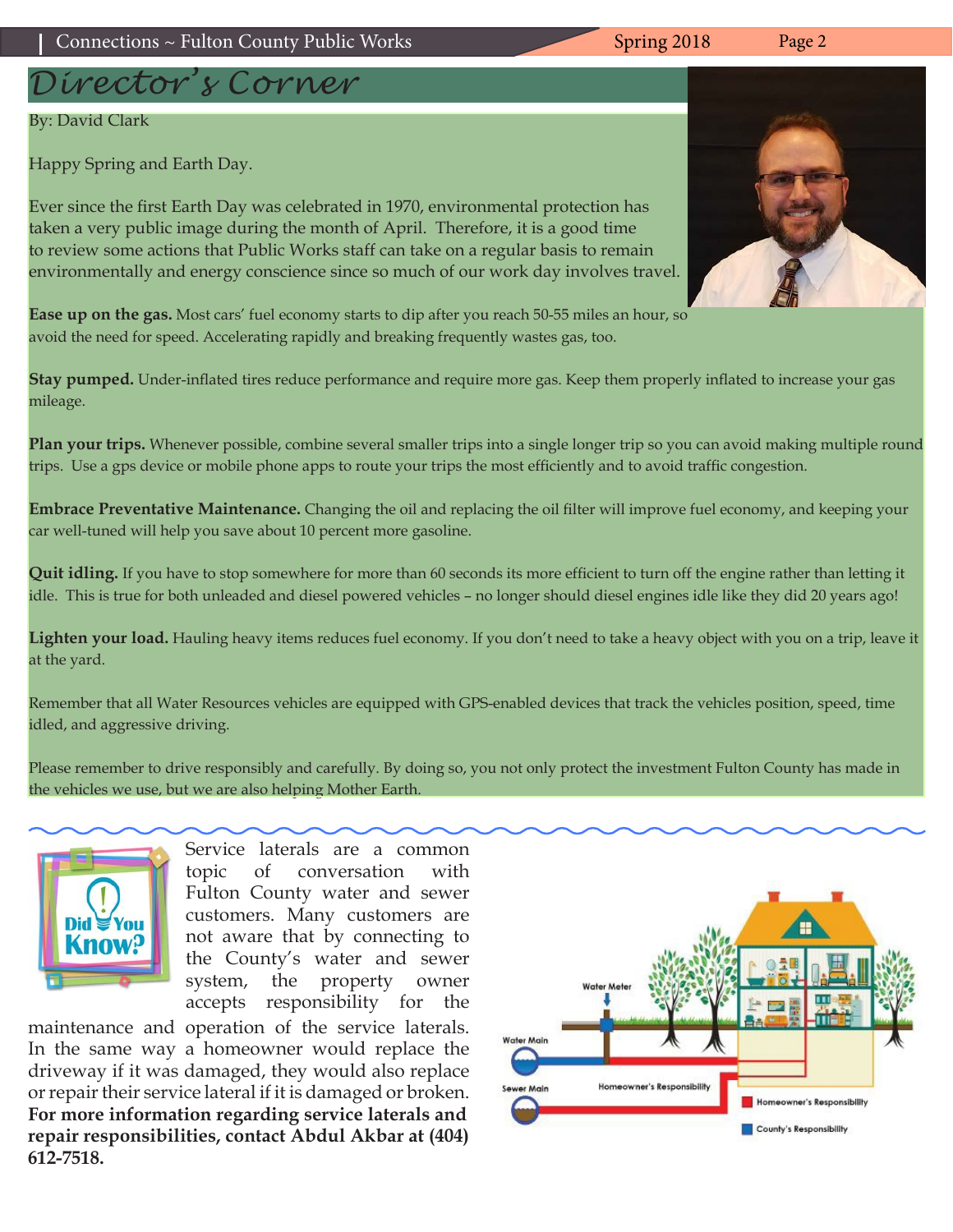#### Connections ~ Fulton County Public Works Spring 2018 Page 3

GAWP Annual Conference *Jekyll Island, GA April 10-11, 2018*

Several Fulton County Public Works staff who attended the GAWP spring conference on Jekyll island were in the spotlight this year. Patrick



Person, Water Quality Manager at Big Creek Wastewater Treatment Facility, presented on "Changes in the EPA MDL Calculations" during the conference general sessions. Public Education and Outreach (PEO) staff members received the Education Program of Excellence Award in Wastewater and Sewer. The PEO group also received the Innovative Project Award for the Feldwood Elementary School Pollinator Garden project. Fulton County also received a Platinum Drinking Water



Award for the Tom Lowe Atlanta-Fulton County Water Treatment Plant and Wastewater Facility Gold and Platinum Awards for several of it's other facilities. Congratulations to all who participated and help to make Fulton County Public Works shine!

| <b>Public Works by the Numbers</b> |                        |                                   |  |  |
|------------------------------------|------------------------|-----------------------------------|--|--|
| March 2018                         |                        |                                   |  |  |
| Water Resources                    | 98.4                   | Total Water Distributed (MG)      |  |  |
|                                    | 9.45%                  | Non-revenue Water (annualized)    |  |  |
|                                    | 41                     | Meters Replaced                   |  |  |
|                                    | 1,427.01               | Total Wastewater Treated (MG)     |  |  |
|                                    | 2.46 M ft <sup>2</sup> | Sewer Easement Cleared            |  |  |
|                                    | 269                    | Water and Sewer Permits Processed |  |  |
|                                    | 3                      | Sewer Overflow >10,000 Gal        |  |  |
|                                    | 4                      | Sewer Overflow <10,000 Gal        |  |  |
|                                    | 2650                   | Citizens Reached by PEO staff     |  |  |
| <b>TSPLOST</b> Transportation      | 9                      | Projects in Design Phase          |  |  |
|                                    | 1                      | Project in Construction Phase     |  |  |
|                                    | 10                     | Projects in Design Phase          |  |  |
|                                    | $\overline{2}$         | Project in Construction Phase     |  |  |

### Safety Tips for Spring--machinery, insects, heat, and more

*By: Alan Pryor*

- 1. Wear safety glasses, sturdy shoes, and long pants when using lawn mowers and other machinery.
- 2. Protect your hearing when operating machinery. If you have to raise your voice to talk to someone who is an arm's length away, the noise can be potentially harmful to your hearing.
- 3. Make sure equipment is working properly.
- 4. Wear gloves to protect from skin irritations, cuts, and contaminants.
- 5. Use insect repellant containing DEET.
- 6. Follow instructions and warning labels on chemical and lawn and garden equip ment. (As a reminder, if workers will be using consumer chemical products in amounts and/or frequencies that exceed typical consumer use, employers must obtain a safety data sheet (SDS) for the product, ensure that it is properly labeled, and train workers in its hazards and safe work practices.)
- 7. Reduce the risk of sunburn and skin cancer by wearing long sleeves, a widebrimmed hat, and sunshades. Use sunscreen with an SPF of 15 or higher.
- 8. Keep an eye on the thermometer and take precautions in the heat.
- 9. When working in hot weather, remind workers to drink plenty of liquids, but not those that contain alcohol or large amounts of sugar, as they can cause you to lose body fluid.
- 10. Pay attention to signs of heat-related illness, including high body temperature, headache, dizziness, rapid pulse, nausea, confusion, or unconsciousness.